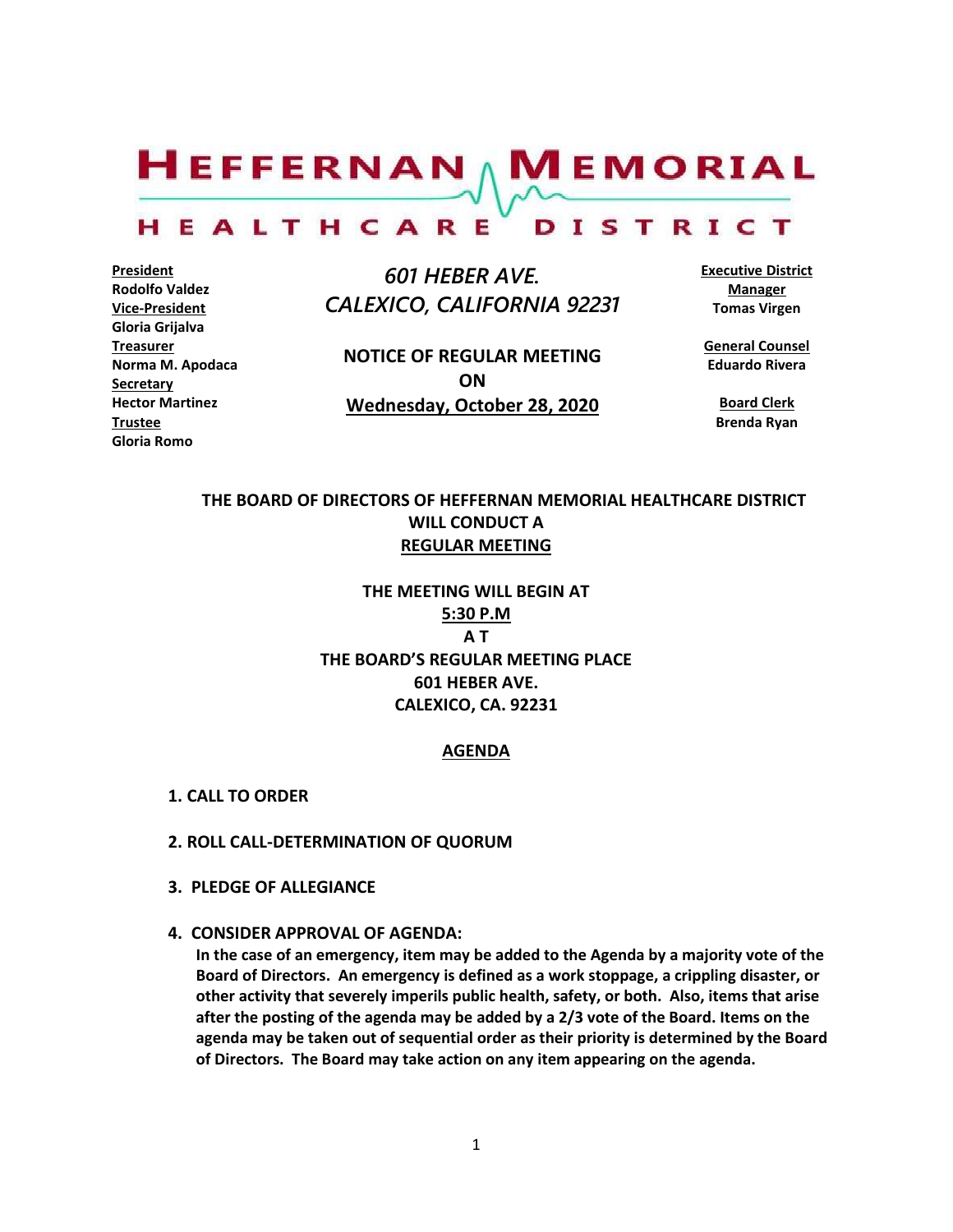## **5. PUBLIC COMMENT TIME:**

**Public comment time on items not appearing on the agenda will be limited to 5 minutes per person and 15 minutes per subject. The Board may find it necessary to limit total time allowable for all public comment on items not appearing on the agenda at any one meeting to one hour. Persons desiring longer public comment time and/or action on specific items shall contact the Secretary and request that the item be placed on the agenda for the next regular meeting.**

## **6. CONSENT CALENDAR:**

**Any member of the Board, staff or public may request that items for the Consent Calendar be removed for discussion. Items so removed shall be acted upon separately immediately following approval of items remaining on the Consent Calendar.**

- **a. Approve minutes for meetings of September 9, 2020, September 18, 2020 and September 23, 2020.**
- **7. REPORTS ON MEETING AND EVENTS ATTENDED BY DIRECTORS, AND AUTHORIZATION FOR DIRECTOR ATTENDANCE AT UPCOMING MEETINGS AND EVENTS/DIRECTORS COMMENTS:**
	- **a. Brief reports by Directors on meetings and event attended. Schedule of upcoming Board meetings and events.**
- **8. REPORTS BY ALL HMHD COMMITTEES**
- **9. COMMENTS BY PROMOTION AND PUBLIC RELATIONS TONY PIMENTEL**
- **10. COMMENTS BY EXECUTIVE DISTRICT MANAGER TOMAS VIRGEN**
- **11. COMMENTS BY GENERAL COUNSEL EDUARDO RIVERA**

## **12. DISCUSSION AND/OR ACTION ITEMS:**

- **a. Discussion and/or Action on the County of Imperial's AAA "meals on wheels" ratification of agreement.**
	- **1. Discussion and/or action on request for designation by AAA "meals on wheels" funding provided by HMHD-Application of HMHD stickers on meal boxes.**
	- **2. Discussion and/or action on status of County of Imperial AAA "meals on wheels" existing program in Calexico.**
- **b. Discussion and/or Action: Organization of Health Fair/Influenza Shot event with Imperial County Health Department and the City of Calexico.**
- **c. Discussion and/or action on security services for 400 Mary Ave.**
- **d. Discussion and/or action on HMHD flu shot voucher program with local providers.**
- **e. Discussion and/or action on rescheduling the second meeting of November to a date approved by the board.**
- **f. Discussion and/or action on the Treasurer Report.**